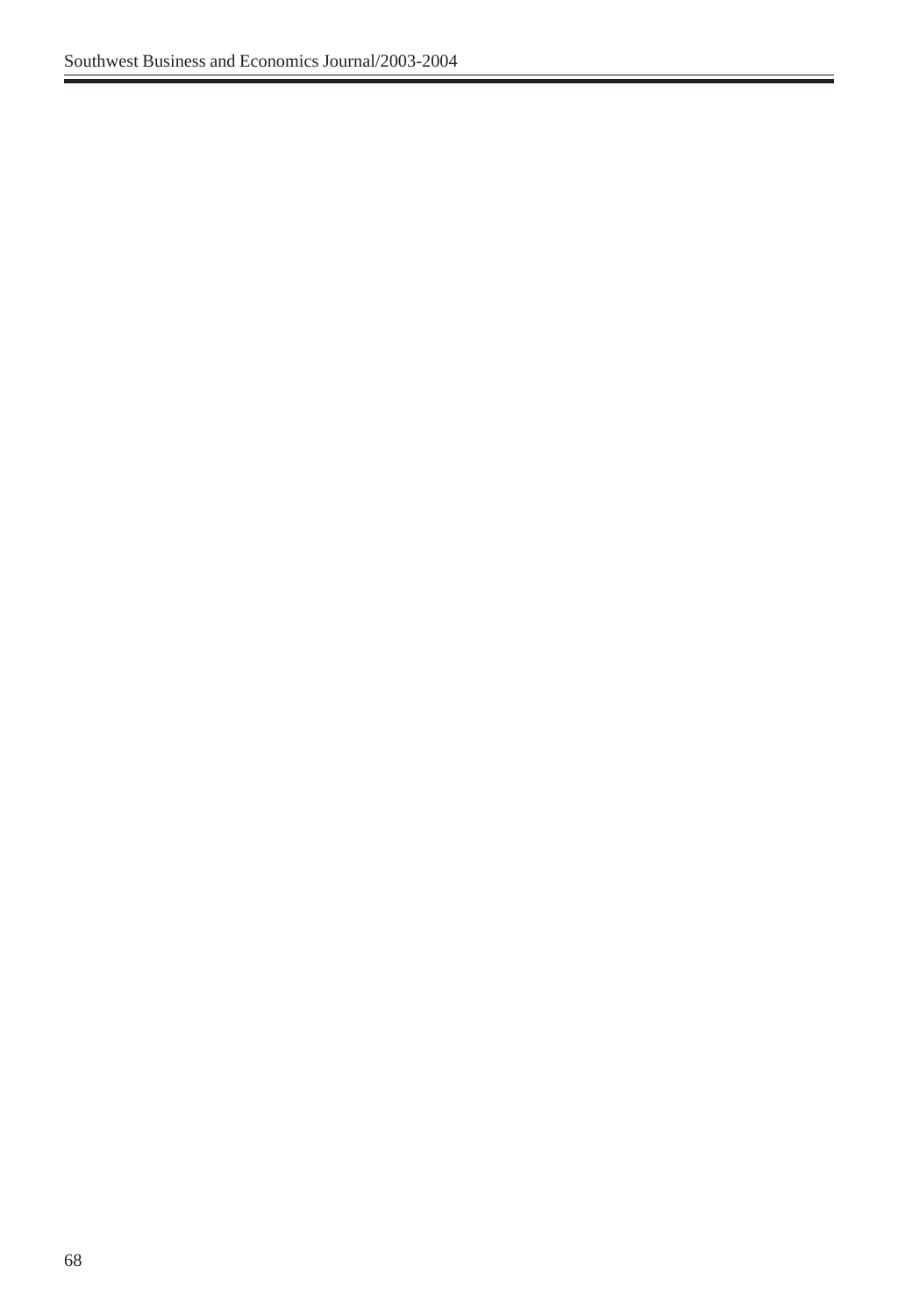# **Efficiency Analysis of the Companies in the U.S. Meat Industry**

Liming Guan University of Hawaii at Manoa

# **Abstract**

*To cope with changes in industrial concentration, consumer preferences, more stringent meat safety measures by the governmental agencies, and the U.S.-Canada Free Trade Agreement and the North America Free Trade Agreement, companies in the U.S. meat industry need to attain as high levels of technical efficiency as possible. The purpose of the study is three-fold: (1) measure the level of pure technical efficiency and scale efficiency attained by the companies in the U.S. meat industry; (2) analyze the relationship between firm size and technical efficiency; and (3) estimate the association of major marketing and operational decision variables with the level of pure technical efficiency attained by the meat companies*.

# **I. Introduction**

Since the mid-1970's, there have been significant developments at all levels of the U.S. meat industry. The red meat packing industry has dramatically contracted both in terms of the number of meat companies and employment, while the poultry processing industry has been experiencing substantial sales growth, accompanied by increasing industrial concentration (Henry & Rothwell, 1995; Crom, 1988). Additionally, the meat companies have to meet the increasing changes in consumer preferences (Breidenstein, 1988). Also, the government agency, such as the Food Safety and Inspection Service (FSIS) of the U.S. Department of Agriculture, has implemented stricter measures to ensure meat safety (Karr, 1994; Brown, 1993; Putnam & Allshouse, 1992; Christensen, 1990; Lasley et al., 1988). Finally, the U.S.-Canada Free Trade Agreement (FTA) and the North American Free Trade Agreement (NAFTA) have brought not only competitors from Canada, but also expanding exports to Mexico (Veeman, 1994; Roson, 1993).

To cope with these changes, the companies in the U.S. meat industry need to attain as high levels of technical efficiency as possible. Higher technical efficiency will decrease the costs of production, which in turn will not only make the companies more competitive, but may also improve profitability.

The objective of this study is to evaluate the technical efficiency of firms in the U.S. meat industry. Specifically, the study will:

 1) Measure the level of pure technical efficiency and scale efficiency attained by the companies in the U.S. meat industry;

2) Analyze the relationship between firm size and technical efficiency; and

 3) Estimate the association of major marketing and operational decision variables with the level of pure technical efficiency attained by the meat companies.

Using a sample of firms in the U.S. meat industry, the study found that high levels of total inefficiency prevail among the firms in the sample. On average, firms in the sample produce about 53.7 percent of their potential output. Of the total output loss due to inefficiency, 60.9 percent is from pure technical inefficiency and 39.1 percent from scale inefficiency. Moreover, larger firms tend to be more totally efficient than smaller ones, evidenced by their actual output as the percentage of potential output. Finally, the study found that larger firms tend to be less pure technically inefficient and more scale inefficient.

The reminder of the paper is organized as follows. Section II reviews the extant literature on the theoretical and empirical issues of estimating the technical efficiency of a firm. Section III describes the methodology employed in this study. Section IV presents the empirical results and section V concludes the paper.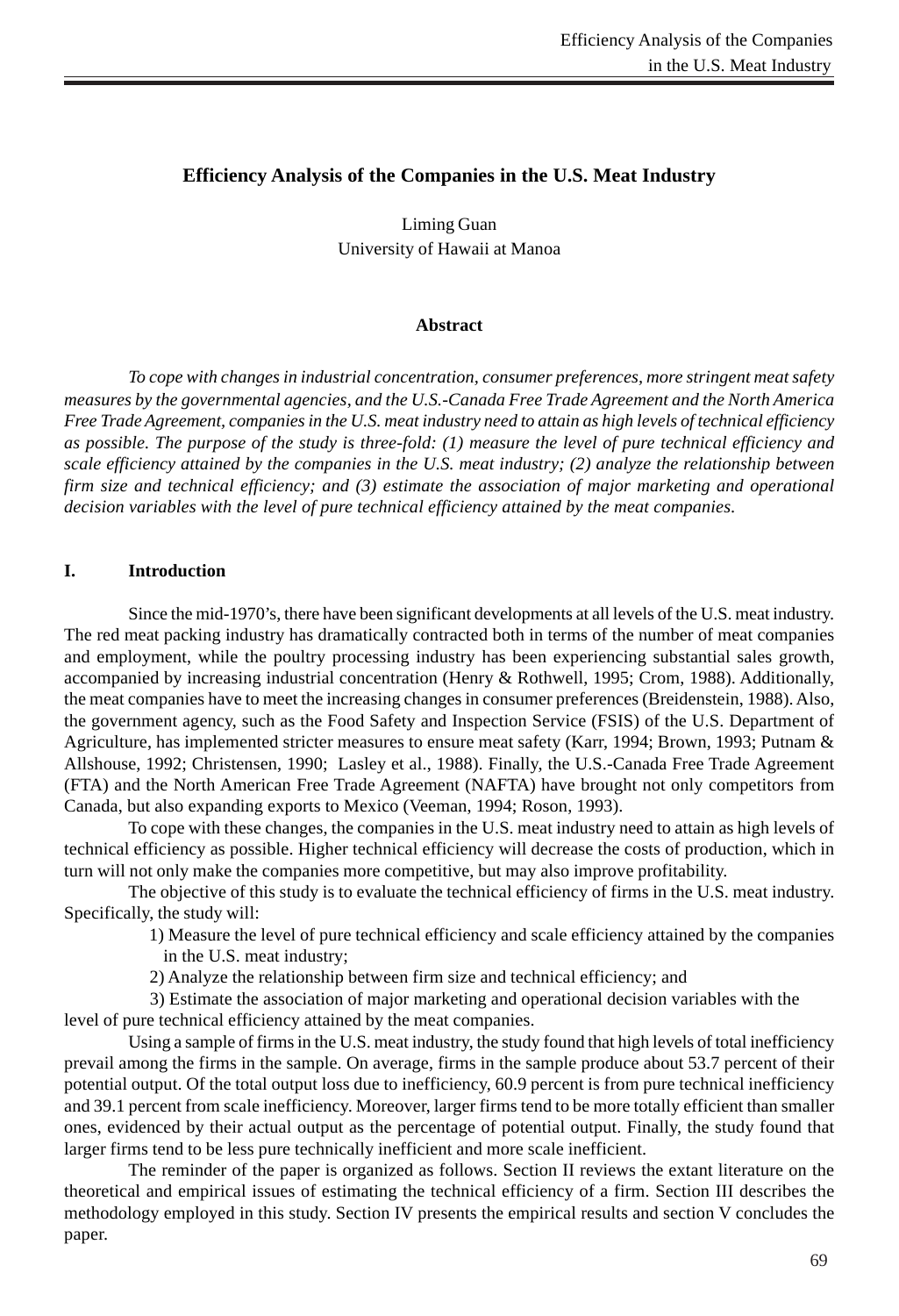# **II. Literature Review**

Traditionally, three functions of firm performance are of special interest to economists. They are: (1) production function, which gives the *maximum* possible output that can be produced from given quantities of a set of inputs; (2) cost function, which gives the *minimum* level of cost at which to produce certain level of output, given input prices; and (3) profit function, which gives the *maximum* profit that can be attained, given output price and input prices.

According to Forsund et al. (1980), the concept of *frontier* is important to each of the above economic functions. *Frontier* is used to set a limit of the range for possible observations. Thus, for example, one may observe points below the production frontier, which means the firm produces less than maximal possible output, but no points can lie above the production frontier. This concept can be similarly applied to cost or profit frontiers. Furthermore, inefficiency is regarded as the amount by which a firm lies below its production or profit frontiers, or the amount by which it lies above its cost frontier. Thus, the measurement of inefficiency has been the main motivation for the study of frontiers.

This section is a review of the literature to date on the measurement of *efficiency*. The focus will be on the use of the frontier production function approach in estimating inefficiency, the procedure selected for use in this paper.

### Theoretical Issues

The literature covered in this subsection pertains to the various approaches to the estimation of frontier production functions. Although both cost and profit functions have also been used to estimate efficiency through frontier functions, only the frontier production function will be discussed because it is the empirical basis for this paper.

The work of frontiers and efficiency measurement began with Farrell (1957). Farrell showed how the production function could be used in the calculation of both the technical and allocative efficiency of a firm. He demonstrated his theory by assuming a firm which uses two inputs to produce one output, and whose production function is characterized by constant returns to scale. Suppose a firm uses two inputs *X1* and *X2* to produce output *Y*, and its production function (frontier) is  $Y = f(XI, X2)$ . In Figure 1, *II'* represents the isoquant of output *Qº*, and the firm is operating at point *A* to produce *Qº* output.



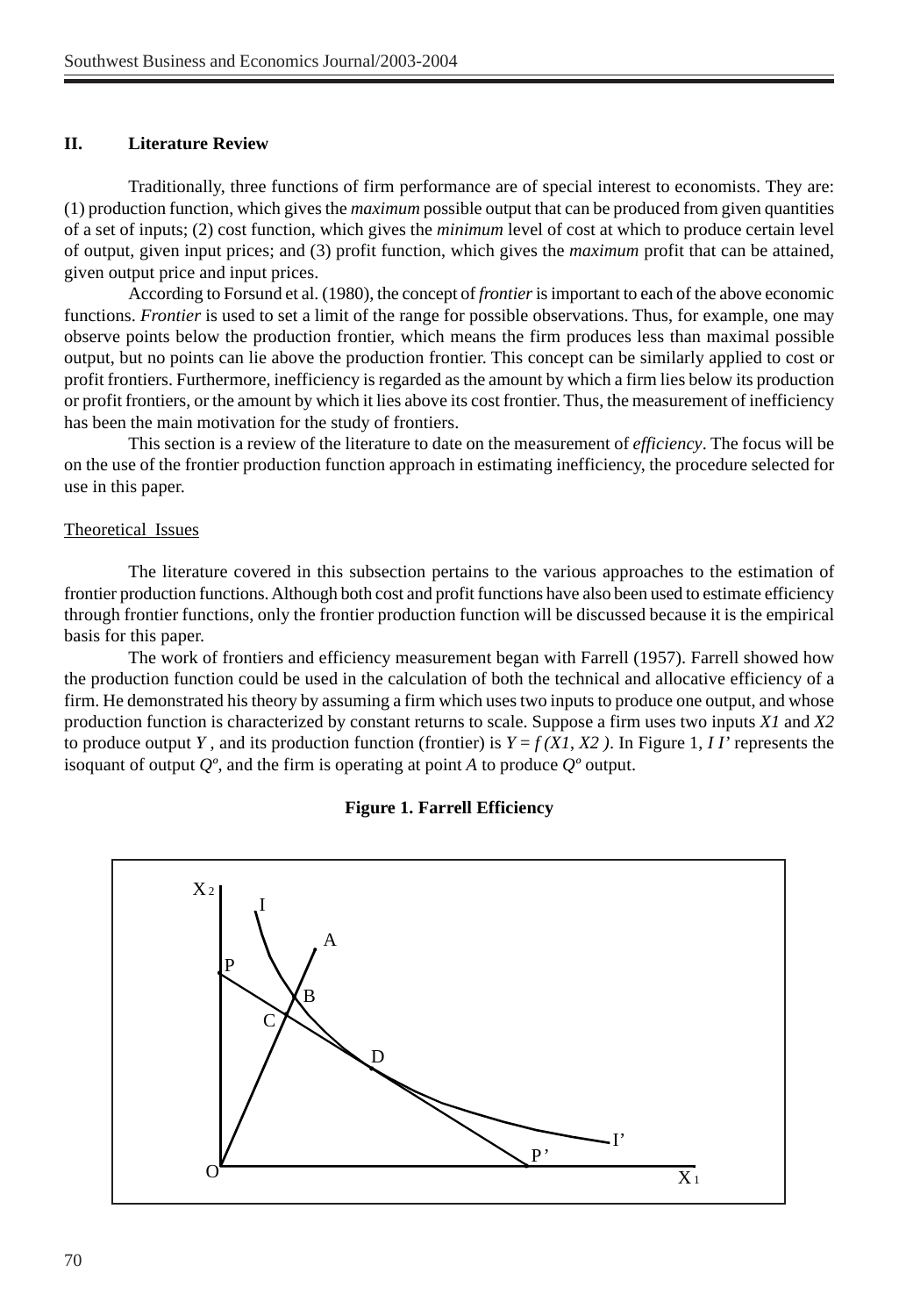Point *B* on the isoquant represents the technically efficient combination of input *X1* and *X2* which is in the same proportion as that of the firm but can not be further reduced in order to produce *Qº* output. Farrell described the technical inefficiency of the firm as *OB/OA*. *(1-OB/OA)* represents the maximum amount by which the firm can reduce its inputs proportionally and still produce *Qº*. Additionally, assume that line *PP'* represents the firm's expenditure on inputs given the prices of inputs *X1* and *X2*. Thus, point *D*, where the expenditure line is tangent to the isoquant, is the cost minimizing point of producing output *Qº*. Farrell showed that the allocative or price inefficiency is given by *OC/OB*. *(1-OC/OB)* is the relative reduction in cost that a technically efficient firm can incur to produce *Qº* at the minimum cost. Finally, *OC/OA* represents overall or economic efficiency. It measures the relative savings that can be expected if the firm uses the optimum combination of inputs (a move from point *A* to point *D*).

The primary advantage of Farrell's approach is that his mathematical programming procedure to frontier estimation does not impose any functional forms on the data. Also, estimates of efficiency can be calculated for individual firms. However, there are some disadvantages to this approach. First, the assumption of constant returns to scale is restrictive, and its extension to non-constant returns to scale technologies is cumbersome (Farrell & Fieldhouse 1962; Seitz 1971). Additionally, the frontier is estimated from a supporting subset of observations from the sample, and is therefore very susceptible to extreme observations and measurement error. Finally, the parameters estimated have no statistical properties.

Following Farrell's work, Aigner and Chu (1968) specified a homogeneous Cobb-Douglas production frontier, and required that all observations be on or beneath the frontier. Their model can be written as:

$$
\ln y = \ln f(x) - u = \alpha_0 + \sum \alpha_i \ln x_i - u \quad ; \quad u \ge 0, \quad (1)
$$

where  $y$  is output; *x* is the input mix; *xi* is the *i*th input; and  $u$  is the one-sided error term. Because *u* cannot be negative, all observations should be on or below the production frontier. To obtain the estimation of parameters, they suggested using either linear programming, which minimizes the sum of the absolute values of the residuals, or quadratic programming, which minimizes the sum of squared residuals. Both methods require that each residual be non-positive.

The work of Aigner and Chu (1968) allows for a reduction of the frontier production technology into a simple mathematical form. It also relaxes Farrell's assumption of constant returns to scale. However, this approach imposes a limitation on the number of observations that can be technically efficient. The estimated frontier is still very sensitive to outliers. A final problem with this approach is that the parameters to be estimated have no statistical properties.

An alternative method to estimate the production frontier was first proposed by Richmond (1974). He still used the linear Cobb-Douglas function, but made some adjustments to the error term. His model can be specified as:

$$
\ln y = (\alpha_0 - \mu) + \sum \alpha_i \ln x_i - (u - \mu) \quad ; \tag{2}
$$

where *y* is output, *xi* is the *i*th input, *u* is the one-sided error term ( $u \ge 0$ ), and *ì* is assumed to be the mean of  $u$ . Thus  $(u - i)$  has a mean of zero. Equation (2) can then be estimated by ordinary least squares method (OLS) to obtain the best linear unbiased estimates of (*á0 - ì*) and of the *ái*'s. This procedure provides consistent estimates of all of the parameters of the frontier, and is called the corrected OLS, or COLS.

Another way of estimating the frontier is through what is called the stochastic frontier approach. The essential idea behind the stochastic frontier model (see Aigner et al., 1977; Meeusum & Vanden Broeck, 1977) is that the error term is composed of two parts. The first part is a symmetric component which permits random variation of the frontier across firms, and captures the effects of measurement error, the random shocks outside the firm's control, and other statistical noise. The second term is a one-sided component which captures the effects of the inefficiency relative to the stochastic frontier. The stochastic production frontier model can be written as: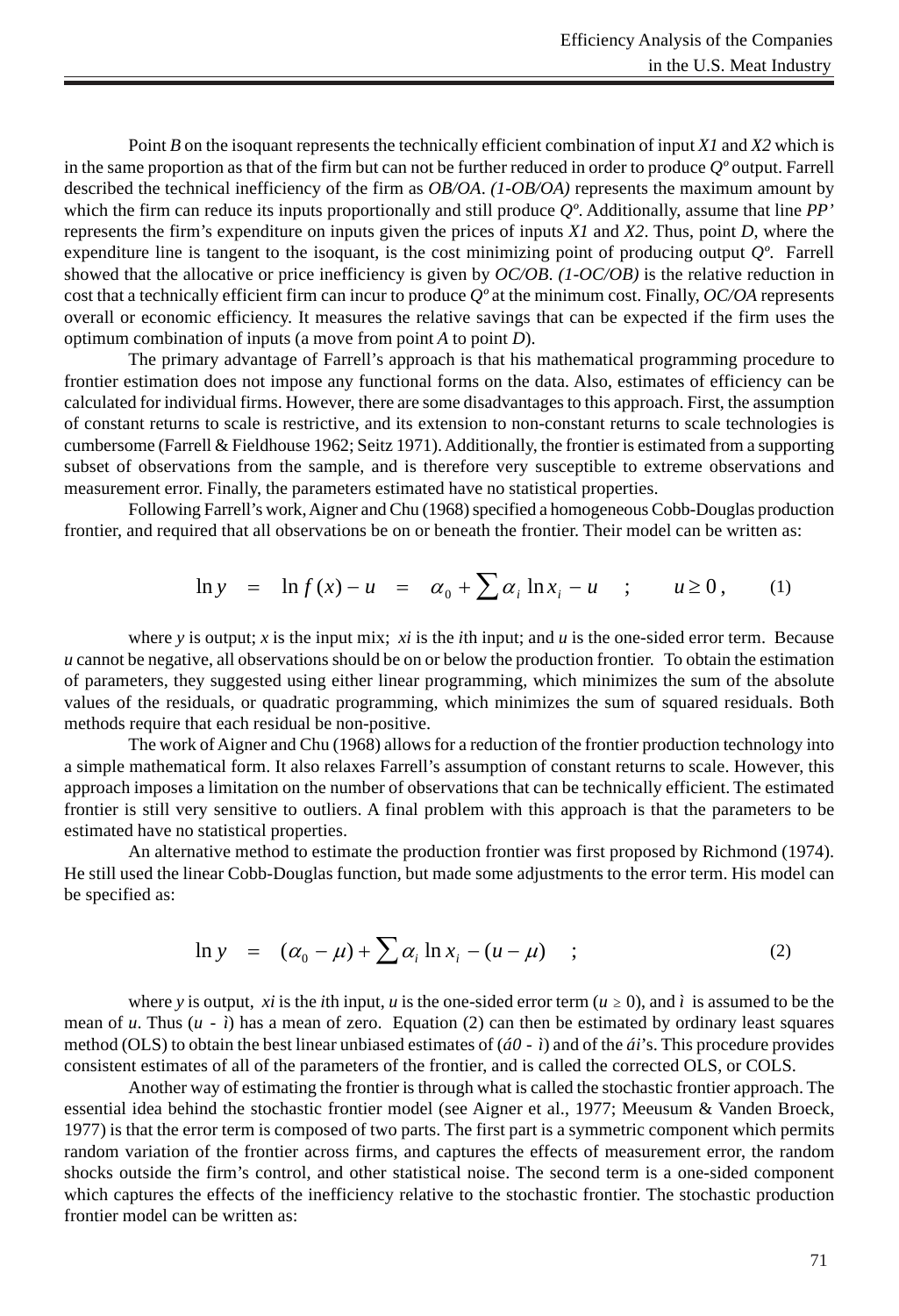$$
Y = f(x) \cdot e^{\varepsilon} \tag{3}
$$

with  $\hat{a} = v - u$ .

The composed error term *å* consists of *v*, which captures the statistical noise with a normal distribution with mean 0 and variance 6, and of *u*, which is a non-negative error term representing inefficiency relative to the stochastic production frontier.

The stochastic frontier  $f(x)$ .*exp(* $\hat{a}$ *)* can be estimated by using either COLS or the maximum likelihood estimation (MLE) method. The major advantage of this approach is that it takes into consideration the factors that are not under the control of the firm, such as weather, luck, and statistical noise. However, it is hard to decompose individual residuals into these two components, and therefore is not possible to estimate technical inefficiency by observations.

In the early stage of econometric analysis of efficiency, homogeneous production functions are commonly used. But since this class of functions can only model very simple technologies, others have been developed. Shephard (1953) introduced the class of homothetic functions, which allows returns to scale to vary with output but not with the input mix. Timmer (1971) introduced the class of ray-homogeneous functions, in which returns to scale can vary with input mix but not with output. Afriat (1972) combined these two classes of functions to obtain the class of ray-homothetic functions, which allow returns to scale to vary both with output and with the input mix. Specific parametric forms for the ray-homothetic function were proposed by Fare et al. (1985), among others, and have since been used extensively (Grabowski & Belbase, 1986; Aly et al., 1987; El Osta et al., 1990; Neff et al., 1991) in the estimation of deterministic statistical frontier production functions.

It is apparent from the above theoretical literature review that each approach to estimating the frontier function has its advantages as well as its disadvantages. It would therefore be hard to say that one approach is better than another since different approaches might be better suited to different situations. In this study, a ray-homothetic deterministic statistical frontier function will be used to measure the inefficiency in the production of meat industry. This approach is used because of its simplicity, and also because of its ability to provide consistent observation-specific measures of technical and scale efficiency.

#### Empirical Issues

This subsection discusses some empirical issues with the use of ray-homothetic production functions. This approach allows for the possibility that at low output level, the firm shows increasing returns to scale, at a certain output level is constant, and beyond that level decreasing returns to scale prevail.

The ray-homothetic production function can be written as:

$$
\Phi(\lambda x) = F(\lambda^{H(x/\Vert x \Vert)}) \cdot F^{-1}(\Phi(x)) \quad , \tag{4}
$$

where *x* represents the input vector;  $\ddot{O}(\ddot{e}x)$  is the maximum output attainable from *x*;  $/|x|/$  denotes the norm of *x; ë* >0; and F is a monotonically increasing transformation of  $F(\cdot)$ . If F is the identity function, then

$$
\Phi(\lambda x) = \lambda^{H(x/\|x\|)} \cdot \Phi(x) \quad , \tag{5}
$$

where  $H(x/||x||) \ge 0$ . Timmer (1971) demonstrated that function (5) represents a ray-homogeneous production function. If  $H(x/||x||)$  is positively constant for all values of x, then equation (5) becomes a homogeneous production function, and equation (4) becomes a homothetic production function (Shephard 1953). Therefore, the homothetic, homogeneous, and ray-homogeneous functions are special cases of equation (4) (Aly et al. 1987).

The returns to scale function, or elasticity of scale, is defined as: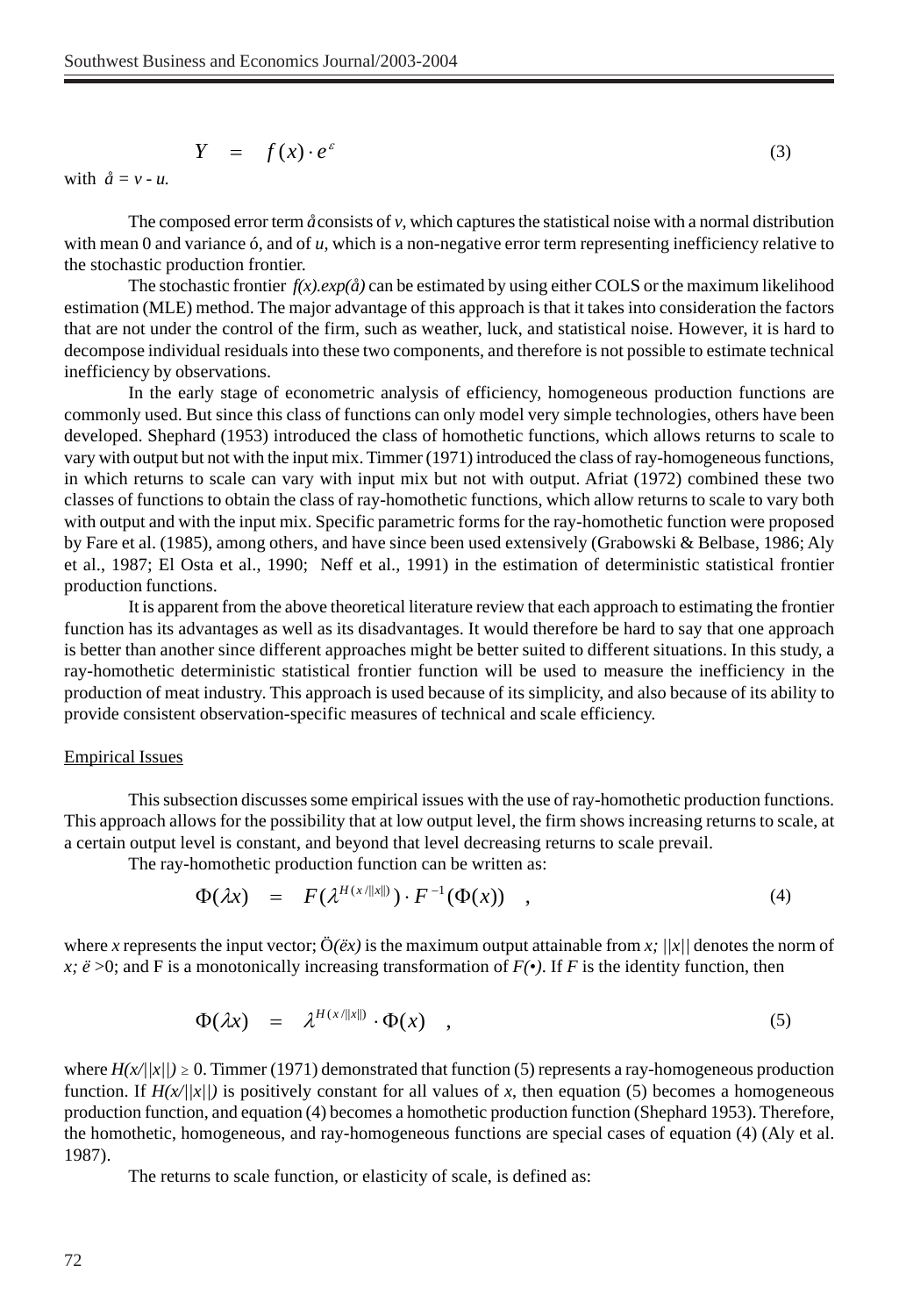$$
E(x) = \lim_{\lambda \to 1} \left[ \frac{\partial (\phi(\lambda x))}{\partial \lambda} \bullet \frac{\lambda}{\phi(\lambda x)} \right].
$$
 (6)

Fare demonstrated that the elasticity of scale can also be calculated as the sum of the output elasticity of each input factor:

$$
E(x) = \sum e_i(x) , \qquad (7)
$$

with

$$
e_i(x) = \frac{MP_i(x)}{AP_i(x)}.
$$
\n(8)

Optimal output of the firm is achieved when the firm experiences constant returns to scale, and therefore, it can be obtained by assuming  $E(x) = 1$  in equation (7).

Fare and Yoon (1985) employed the ray-homothetic function in their study of returns to scale and optimal scale of output in the United States coal mining industry over time. The ray-homothetic function they used can be written as:

$$
Y = \ln \Phi + a_g \ln G + a_k \frac{K}{K+L} \ln K + a_l \frac{L}{K+L} \ln L + u, \tag{9}
$$

where *Y* represents the mine output; *K* denotes the quantity of capital used; *L* denotes the quantity of labor used; *G* represents the geological condition of the mines and is not considered to be an input; *u* is the error term and is normally distributed; and *ö* is a dummy variable which reflects regional variation and also includes the intercept, i.e.,

$$
\Phi = e^{(d_1 + d_2 \textit{Midwest} + d_3 \textit{West})}.
$$
\n(10)

The parameters in equation (9) are estimated by ordinary least squares method (OLS). They are then substituted into the returns to scale function:

$$
E = \frac{\left(\frac{a_k K + a_l L}{K + L}\right)}{Y}.
$$
\n(11)

If  $E > 1$ , then the firm is experiencing increasing returns to scale, while  $E = 1$  implies constant returns to scale, and  $E < 1$  decreasing returns to scale. By assuming  $E = 1$  and solving equation (11) for *Y*, which is optimal scale of output, we can get:

$$
OPT(Y) = \frac{a_k K + a_l L}{K + L}, \qquad (12)
$$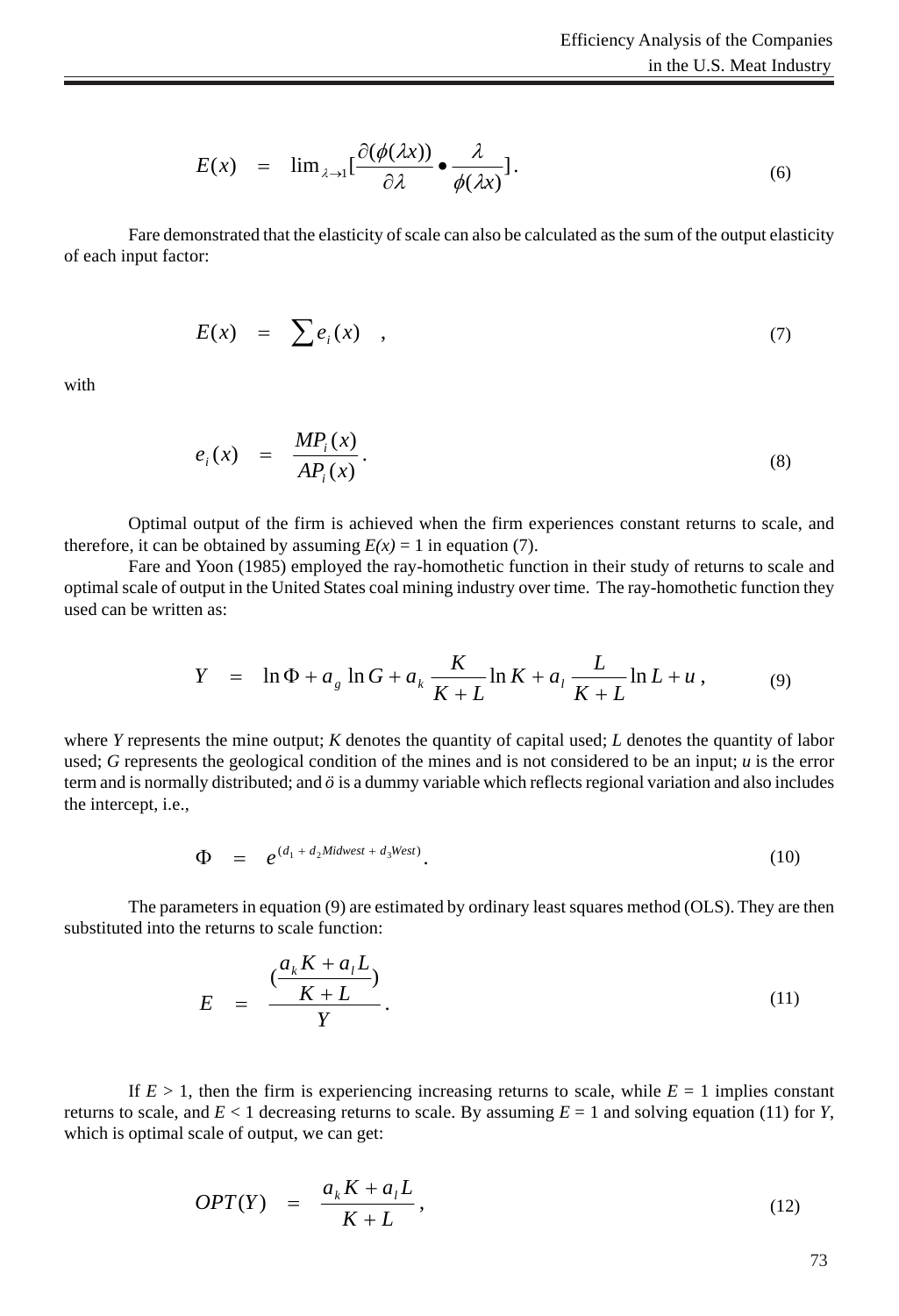where *OPT(Y)* is the optimal scale of output of the firm using its specific mix of inputs.

Andre (1995) employed the same technique to measure the technical inefficiency among a sample of Florida and California grapefruit growers, using the deterministic statistical frontier estimated by the corrected ordinary least square (COLS). The model he used is similar to that by Fare and Yoon (1985). The author used seven inputs in his model, namely, labor, capital, fertilizer, chemicals, custom works, energy, and interest. The COLS approach was used to obtain the production frontier. In the COLS procedure, the production function was first estimated using ordinary least square (OLS) method. The intercept was then "corrected" by shifting the function up until no residual is positive and at least one is zero. This production frontier represented the technically efficient output the firm could have produced. Andre found that both Florida and California fresh grapefruit growers were very inefficient, with Florida growers more efficient than those of California.

Other authors (Neff et al., 1991; El Osta et al., 1990; Aly et al., 1987; Grabowski & Belbase, 1986) used the same technique to measure the technical efficiency in agriculture, both in the United States and abroad, using both cross-sectional and/or time series data. The simplicity and flexibility of the ray-homothetic efficiency method have made it widely used in many of the studies recently completed.

### **III. Methodology**

In this study, a ray-homothetic (RH) frontier production function is used to estimate the pure technical and scale efficiency of the meat industry in the United States. First, the ray-homothetic frontier production function of the meat industry is estimated using the corrected ordinary least square method (COLS). Second, the technical and scale efficiency measures are calculated from the estimated production frontier. Finally, major marketing and operating decision variables are regressed against the pure technical efficiency index to characterize variations in the measure.

The empirical model of the ray-homothetic function used in this research is specified as:

$$
Y = \beta_0 + \beta_1 C \ln C + \beta_2 M \ln M + \beta_3 D \ln D + \beta_4 I \ln I + \varepsilon \qquad (13)
$$

with,

$$
C' = \frac{C}{C+M+D+I},
$$
  
\n
$$
M' = \frac{M}{C+M+D+I},
$$
  
\n
$$
C' = \frac{D}{C+M+D+I},
$$
  
\n
$$
I' = \frac{I}{C+M+D+I},
$$

where *Y* is the total revenue (net sales) of the firm, *C* is the cost of processing, *M* is the marketing and administration expenses, *D* is the depreciation expenses of fixed assets, and *I* is the interest expense. *C', M', D',* and *I'* are the individual input share of total inputs. The *â*'s are the parameters to be estimated, and *å* is the disturbance term.

The corrected ordinary least squares (COLS) procedure is used to determine the extent of pure technical inefficiency. Equation (13) is first estimated using OLS. The intercept is then corrected by moving the function upward until no residual is positive and at least one is zero. This corrected function gives the technically efficient output of the firms. The pure technical efficiency index of the firm can then be calculated by taking the ratio of its actual output to its technically efficient output.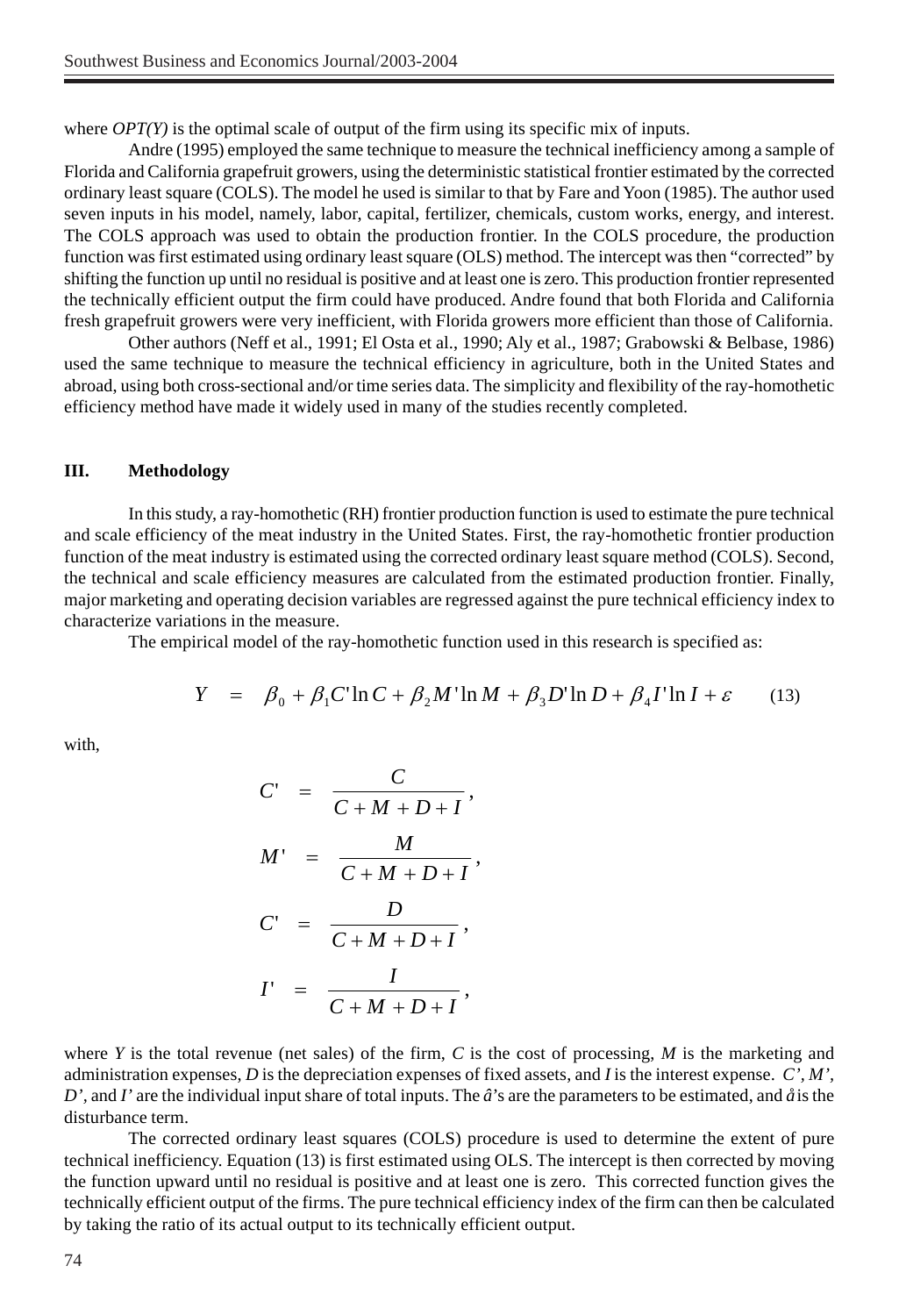The discussion above can be illustrated using Figure 2. The *X* axis measures the vector of inputs (where movements along the axis represents equa-proportional changes in all inputs), and the *Y* axis denotes output. Production function *B* represents the estimated ray-homothetic function whose intercept has been corrected. Firm 1 uses *X1* of inputs and produces an actual output of *Y1* (point *A*). The firm's technically efficient output is *Y1'*, which is on the ray-homothetic production frontier, thus the ratio of *Y1/Y1'* measures the percentage by which actual output falls short of the technically efficient output. Therefore, the pure technical efficiency index (*PTEI*) can be calculated by:

$$
PTEI = \frac{Y_1}{Y_1}.
$$
\n(14)

### **Figure 2. Illustration of Technical Efficiency**



In addition to pure technical inefficiency, the ray-homothetic function also allows for the possibility of scale inefficiency. Scale inefficiency occurs when a firm operates at non-constant returns to scale. An intuitive explanation of scale inefficiency is presented again using Figure 2. Production function *E* represents a constant returns to scale function which is tangent to function *B* at point *G*, the optimal scale for function *B*. If firm 1 had used input vector *X1* and achieved constant returns to scale, output would have been *Y1"*. If there were no pure technical inefficiency, actual output would be *Y1'*. Therefore, the scale inefficiency can be measured by the scale efficiency index (*SEI*):

$$
SEI = \underline{Y}1' . \tag{15}
$$

As we have already calculated *Y1'* (the technically efficient output), to calculate the scale efficiency index, we need to know *Y1"* (the scale efficient output). Following Aly et al. (1987), a simple procedure is developed here. After we estimate the parameters in equation (13), we substitute them into the returns to scale function:

$$
E = \underline{\beta 1}C' + \underline{\beta 2}M' + \underline{\beta 3}D' + \underline{\beta 4}I'
$$
 (16)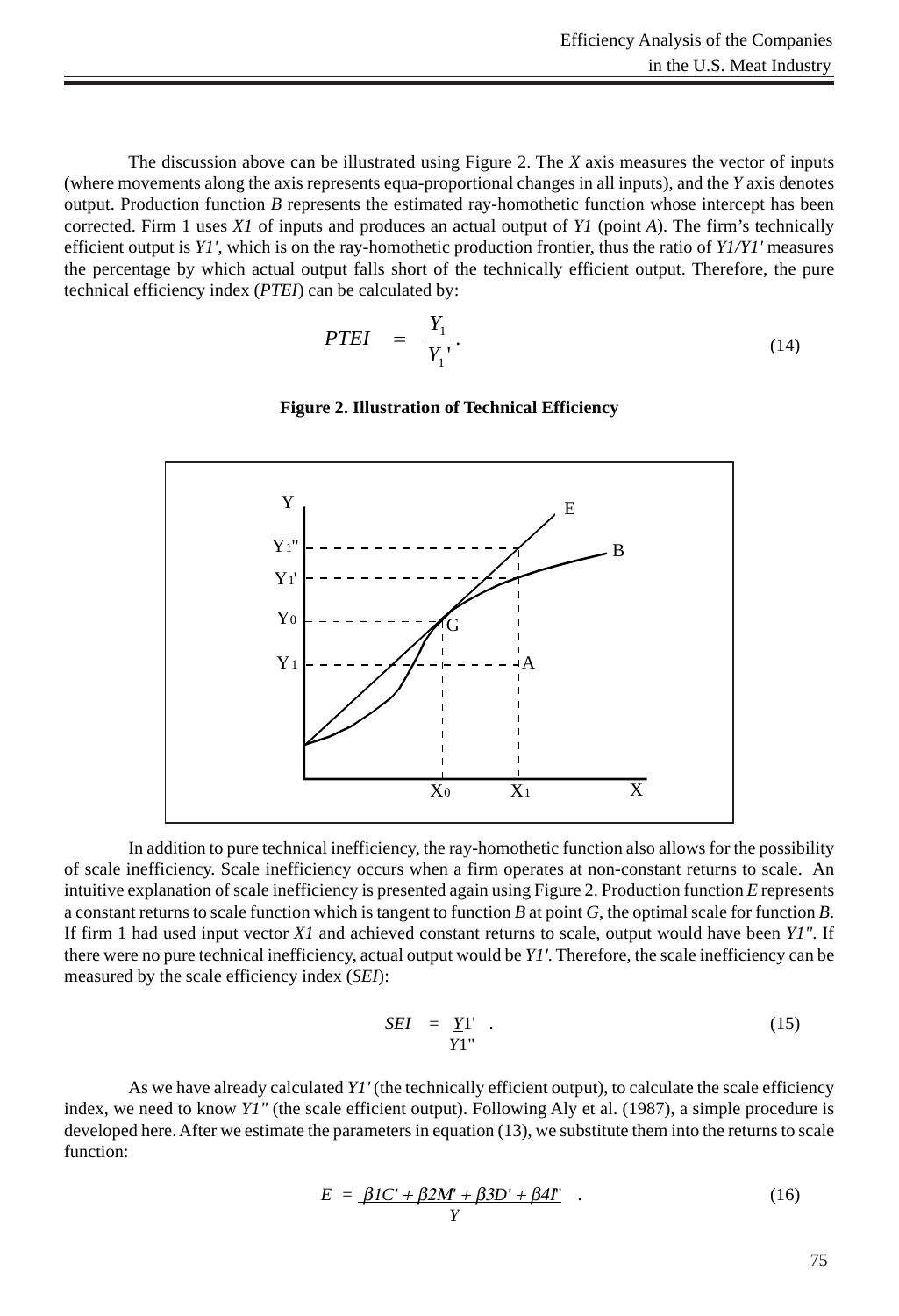If  $E > 1$ , the firm is experiencing increasing returns to scale;  $E = 1$ , constant returns to scale; and  $E < 1$ , decreasing returns to scale. By assuming *E*=1 and solving equation (16) for *Y,* we can get the optimal scale of output *Y\**, which is:

$$
Y^* = \beta IC' + \beta 2M' + \beta 3D' + \beta 4I' \quad . \tag{17}
$$

Multiplying all inputs in equation (13) by *ä*, a constant, and setting equation (13) equal to the optimal level of output *Y\**, we get:

$$
Y^* = \beta 0 + \beta 1 C \ln (C, \delta) + \beta 2 M \ln (M, \delta) + \beta 3 D \ln (D, \delta) + \beta 4 T \ln (I, \delta) + \hat{a}.
$$
 (18)

Here, *ä* is the number by which we would have to multiply all inputs if the optimal level of output were to be produced. Solving for *ä* gives:

$$
\ln \ddot{a} = \frac{Y^* \cdot Y}{\beta I C' + \beta 2M' + \beta 3D' + \beta 4\Gamma'}
$$
(19)

Substituting equation (17) into equation (16) and equation (19) gives:

$$
\ln \ddot{a} = \frac{Y^* \cdot Y}{Y^*} = 1 - \frac{Y}{Y^*} = 1 - \frac{1}{E} \tag{20}
$$

Therefore:

$$
\ddot{a} = e^{(1 - Y/Y^*)} = e^{(1 - I/E)} \tag{21}
$$

In Figure 2, point *G* represents the firm which produces at the optimal scale, using *X0* inputs and producing *Y0* output. For firm 1, which was operating at decreasing returns to scale, the potential output can thus be calculated by:

$$
Y_I'' = Y o + \underline{I - \ddot{a}} Y o \qquad . \tag{22}
$$

For firms experiencing increasing returns to scale, the potential output for these firms would be:

$$
Y_1'' = Y_0 - \underline{\ddot{a} \cdot I} Y_0 \tag{23}
$$

Additionally, we can find the total output lost (the difference between the potential output *Y1"* and the actual output *Y1*), the part of total output loss due to pure technical inefficiency (the difference between the technically efficient output *Y1'* and the actual output *Y1*), and the part due to scale inefficiency (the difference between the potential output *Y1"* and the technically efficient output *Y1'*).

The last part of methodology of this study is to estimate the association of major marketing and operating decision variables with the level of pure technical efficiency of the firms. In this part, pure technical efficiency index is regressed against these variables, and the marginal effect of each independent variable is then estimated. Because of the truncated dependent variable, instead of using a linear model, a model employing the logistic functional form is used in the analysis.

In applying this analysis, however, several factors should be taken into consideration. First, for a meat company, it is important to decide whether to incorporate poultry slaughtering and processing operations into its business. The poultry industry is characterized by high degree of industrial concentration, which means the barriers to significant entry into the industry are relatively high. On the other hand, total sales from poultry products have increased dramatically during the last two decades, and the technology of poultry slaughtering is readily accessible. Therefore, incorporating poultry slaughtering and processing operations may still increase the firm's technical efficiency.

76 Second, meat firms should consider whether to incorporate meat packing facilities into their operations. Some firms in the sample do not have meat packing facilities, but rather process packed meat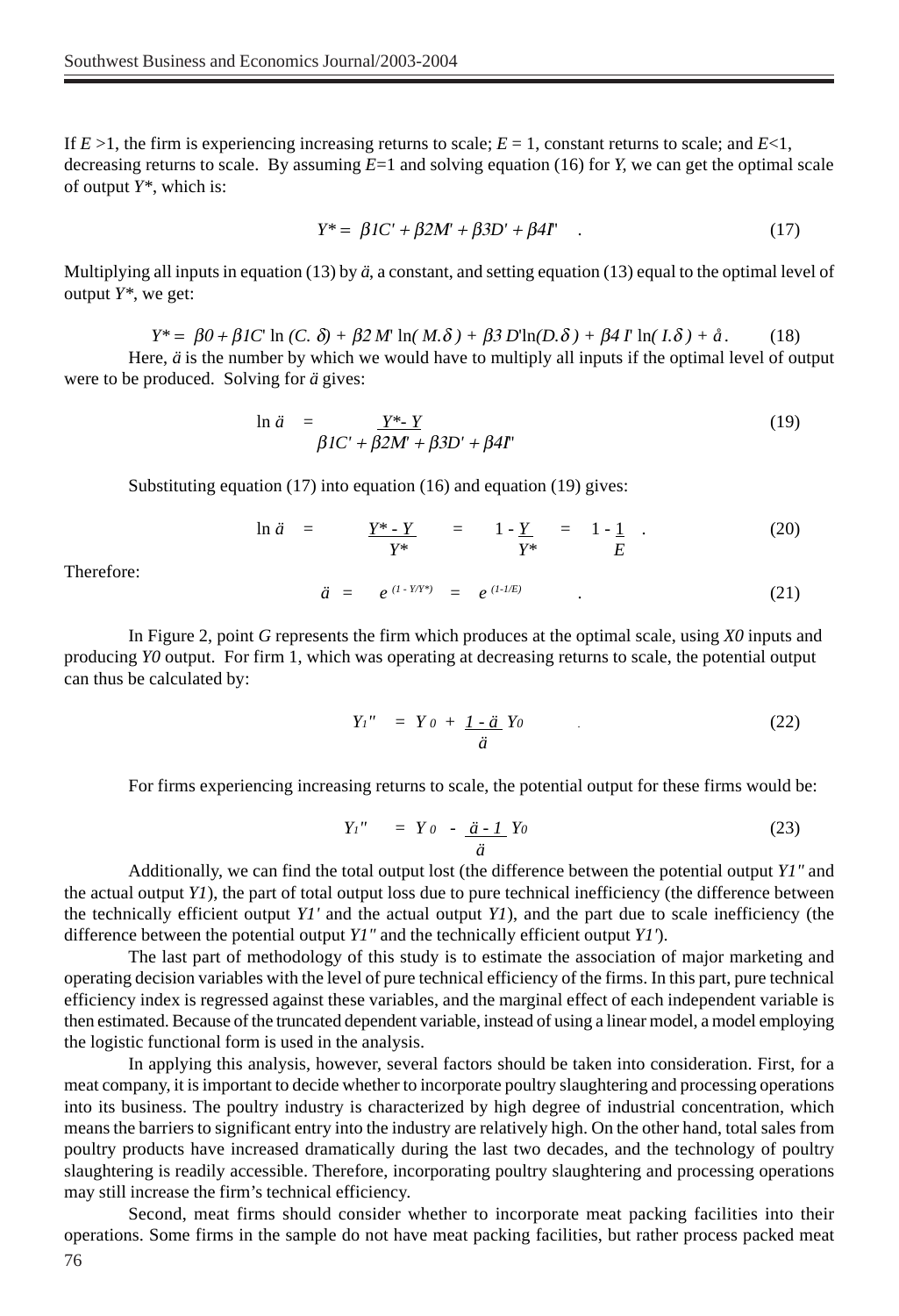purchased from meat packers. These firms realize that the costs of the packed meat would be higher if they operate their own meat packing facilities. But other firms in the sample have their own meat packing facilities. Through vertical integration, the firms can control the margin and the technical inputs at all levels to lower production costs. Therefore, it is expected that vertical integration in the red meat production may increase the firm's technical efficiency.

Third, branding the products is a relatively new concept in the meat industry. Indeed, unless strict laboratory tests are conducted, it is not easy for consumers to tell from appearance the difference in quality among meat products of different firms. For firms which mainly sell their meat products to institutional customers, branding their products may not greatly enhance the revenues. However, at retailing store, branded meat could establish the image of good quality. Brester and Schroeder (1995) found that branded beef and poultry advertising had increased total meat consumption. In this study, estimation of the association between branding advertising and pure technical efficiency will be conducted.

Finally, it would be interesting to study whether diversification can help increase productivity. For a well-diversified company, the lower than expected rate of return of one product can be made up with by higher than expected rate of return of another product, and on average the firm gets the market rate of return. However, this reduction of risk is achieved at the expense of specialization in a particular field. Therefore, in the meat industry, it will be interesting to find out whether the firm's diversification into several types of meat is associated with higher technical efficiency.

The statistical model used in this study is specified as:

$$
\log(\underline{PTEI}) = \hat{a}_0 + \hat{a}_1 SL + \hat{a}_2 PP + \hat{a}_3 BRD + \hat{a}_4 SCL + \hat{a}
$$
\n
$$
1 - PTEI \tag{24}
$$

where *PTEI*, is the pure technical efficiency index. All the explanatory variables are dummy variables. The value of 1 for *SL* means the firm has chicken slaughtering and processing operations and 0 means it does not; 1 for *PP* means the firm has meat packing facilities and 0 means it does not; 1 for *BRD* means the firm brands its meat products and 0 means it does not; and 1 for *SGL* means the firm concentrates on a single type of meat and 0 means its output consists of two or more kinds of meat. The á's are the parameters to be estimated, and å is the error term.

After estimating the parameters, the PTEI can be estimated as:

$$
PTEI' = \underbrace{e^{a^{\prime}X}}_{1+e^{a^{\prime}X}} , \qquad (25)
$$

where *PTEI'* is the estimation of *PTEI*, á is the matrix of coefficients, and *X* is the matrix of dummy variables. According to Byrne (1994), because the coefficients of the logit model are not directly interpretable, the marginal effects (ME) of the dummy variables are calculated as:

$$
ME_{i} = (PTEI' \text{ for } x=1) - (PTEI' \text{ for } x=1)
$$
 (26)

where *MEi* is the estimation of the marginal effects of dummy variable *xi* on the pure technical efficiency index.

#### **IV. Empirical Results**

Both cross-sectional and time series data are used in this study. The data are collected from the annual financial statements from 1992-2001 of all fifteen publicly held companies in the U.S. meat industry (SIC code of 2011, 2013 and 2015). Therefore, there are 150 firm-year observations in the model. The variables used to estimate the models are collected from the Compustat database and Datastream. Although most of the companies in the meat industry have diversified into businesses other than producing meat products,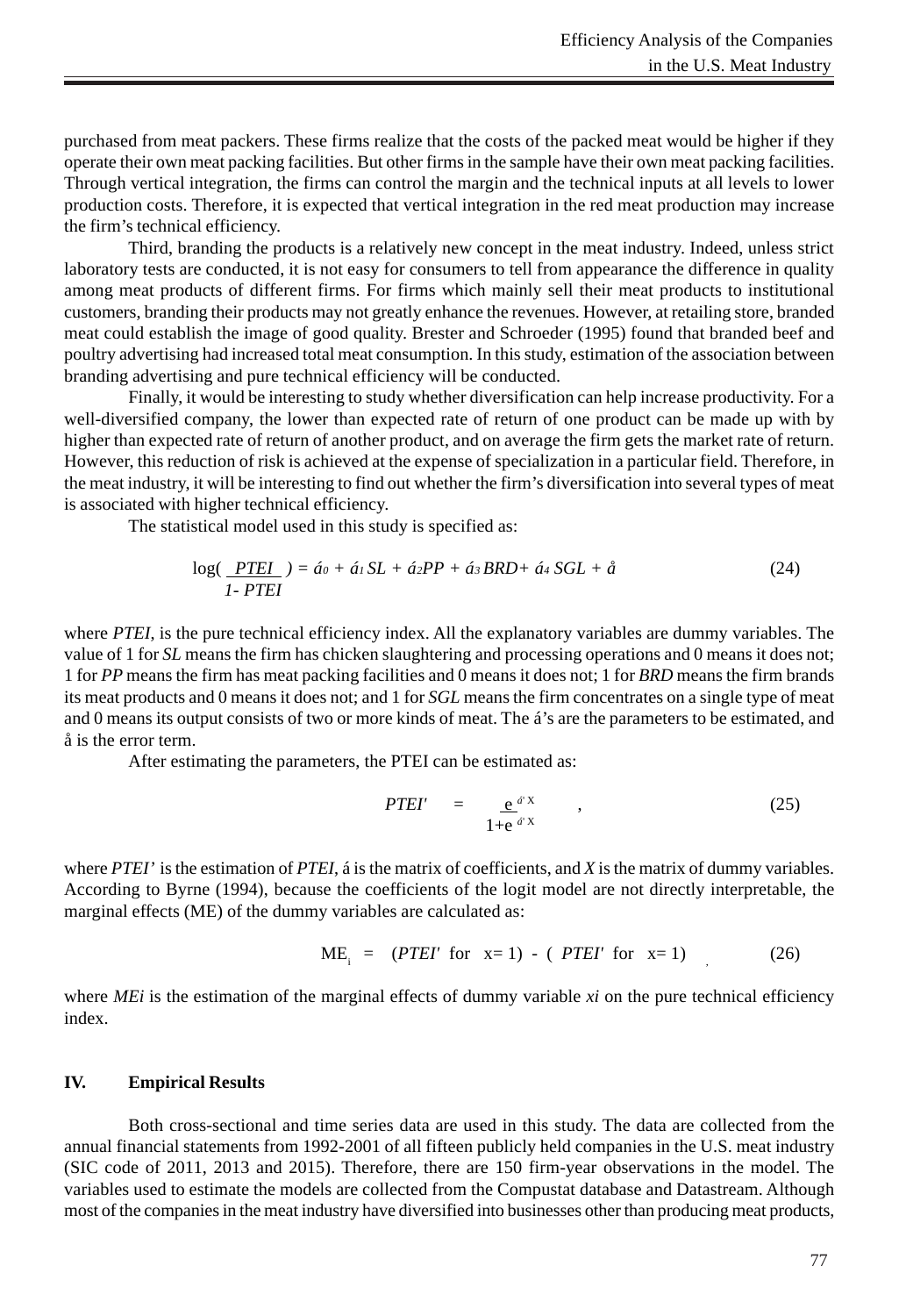we noticed that annual net sales from meat products accounted for more than 75 percent of total sales for each firm-year used in this study.The summary statistics for the variables used in the ray-homothetic production function are presented in Table 1.

The results of the ordinary least square (OLS) estimation of the ray-homothetic function (equation [13]) are presented in Table 2. As can be seen, all parameter estimates are significant at the 95 percent confidence level. The value of  $\mathbb{R}^2$  shows that about 85 percent of the variations in the dependent variable can be explained by the model. Tests of heteroskedasticity are also conducted and the results show that heteroskedasticity is not present in the estimation.

| Variable                            | Mean    | <b>Std Dev</b> | <b>Minimum</b> | <b>Maximum</b> |
|-------------------------------------|---------|----------------|----------------|----------------|
| Sales (in millions of \$)           | 489.947 | 377.234        | 30.080         | 1,200.512      |
| Processing Cost                     | 404.414 | 315.143        | 26.575         | 973.685        |
| $(in$ millions of \$)               |         |                |                |                |
| Mkt&A (in millions of $\$\$ )       | 44.574  | 34.538         | 3.897          | 766.500        |
| Depr. Exp. (in millions of $\$ )    | 23.814  | 21.202         | 0.780          | 294.000        |
| Interest Exp. (in millions of $\$ ) | 9.962   | 12.365         | 0.002          | 147,000        |
| $\mathbf{C}^*$                      | 0.820   | 0.087          | 0.556          | 0.921          |
| M'                                  | 0.120   | 0.089          | 0.033          | 0.418          |
| D'                                  | 0.042   | 0.024          | 0.008          | 0.143          |
| $\mathbf{I}^{\bullet}$              | 0.018   | 0.018          | 0.000          | 0.079          |
| $C'$ ln $C$                         | 10.180  | 1.652          | 5.660          | 12.212         |
| $M'$ ln $M$                         | 1.241   | 0.923          | 0.321          | 4.136          |
| D'lnD                               | 0.415   | 0.267          | 0.054          | 1.476          |
| $I'$ ln $I$                         | 0.167   | 0.185          | 0.000          | 0.748          |
|                                     |         |                |                |                |

### **Table 1. Summary Statistics for a Sample of U.S. Meat Companies**

Note: *C* represents *Processing Costs*; *M* is *Marketing and Administration Expenses; D* is *Depreciation*

*Expenses; I* is *Interest expenses; C'* is input share of *C; M'* is input share of *M; D'* is input share of *D;* and *I'* is input share of *I.*

It should be noted that the ray-homothetic function is estimated using 10 yearly observations of all 15 firms in a single OLS regression. Since this is essentially a balanced panel data set, it is necessary to examine whether the firm effect and/or time effect would potentially affect the regression results of OLS. To examine the firm effect, fifteen dummy variables are introduced in equation (13), each corresponding to each individual firm. The new model is usually referred to as the least squares dummy variable (LSDV) model (see Greene 2000, 560). The OLS is run on this new model and a test is performed to examine the null hypothesis that the fifteen dummy variables are not different from one another. The Pr for the F value from the regression to test this hypothesis is 0.2355, and therefore we fail to reject the null hypothesis at any conventional level that there is no significant firm effect in the model. Furthermore, the four variables of interest continue to be statistically significant, and the  $\mathbb{R}^2$  has moderately increased from 0.843 to 0.865. This analysis suggests that the results in Table 2 are not likely due to the differences among the firms in the regression. This is not surprising since these firms are well-established public companies operating in the same industry (i.e., meat industry). It is therefore reasonable to believe that the operating environments are similar across these firms.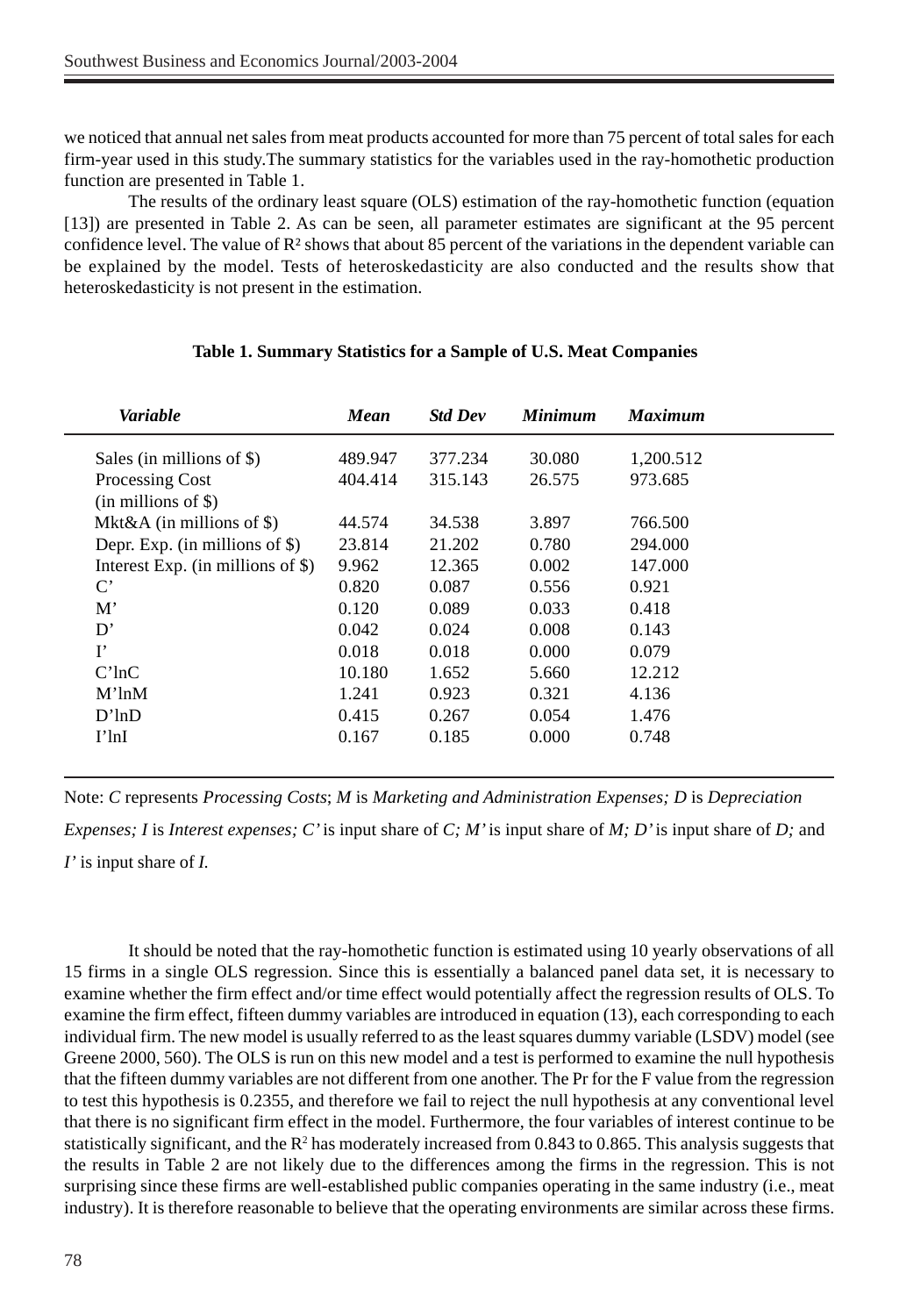This also corroborates the common practice that in the paired-match sample research design, an experimental firm's pair (i.e., comparable firm) is invariably selected within the same industry.

A similar analysis is conducted to examine whether the time difference could affect the results in Table 2. It is found that the results continue to hold after controlling for the time differences. A possible explanation is that since the sample period covered in the study (1992-2001) is generally characterized by stable growth of the whole U.S. economy without major disturbances, the companies' operating environments can be considered to be relatively stable. It is also unlikely that the burst of technology bubble in early 2000 has had much negative impact on the operations of the *meat* industry. Overall, the results in Table 2 are not likely due to the differences in the firms or years of the data set used in the regression.

| <b>Variable</b>         | <b>Parameter</b><br><b>Estimate</b> | <b>Standard</b><br><b>Error</b> | T for H <sub>0</sub> :<br>Parameter=0 | Prob >  T |
|-------------------------|-------------------------------------|---------------------------------|---------------------------------------|-----------|
| Intercept               | $-3652.567$                         | 266.338                         | $-13.714$                             | 0.0001    |
| $C'$ ln $C$             | 344.500                             | 22.413                          | 15.371                                | 0.0001    |
| $M'$ ln $M$             | 390.115                             | 40.007                          | 9.751                                 | 0.0001    |
| D'lnD                   | 280.387                             | 83.038                          | 3.377                                 | 0.0014    |
| $I'$ lnI                | 266.160                             | 120.490                         | 2.209                                 | 0.0314    |
| Adj. R-square $= 0.843$ |                                     |                                 |                                       |           |
| $n = 150$               |                                     |                                 |                                       |           |

### **Table 2. Regression Results from Estimating the Ray-Homothetic Function**

The results of efficiency measures for each size group are presented in Table 3. As can be seen in the table, as firm size in terms of net sales increases, actual output as a percentage of potential output increases. This study also found that the composition of total inefficiency changes systematically: as firm size increases, pure technical inefficiency decreases and scale inefficiency increases. This pattern is similar to that found by Neff et al. (1991) and Aly et al. (1987).

The final part of this study is to identify major marketing and operating decision variables and to estimate their relationship with the level of technical efficiency. Using equation (24), pure technical efficiency index is regressed against the following dummy variables: whether the firm has poultry slaughtering and processing operations (SL), whether it has meat packing facilities (PP), whether it brands its meat products (BRD), and whether it concentrates on single kind of meat (SGL).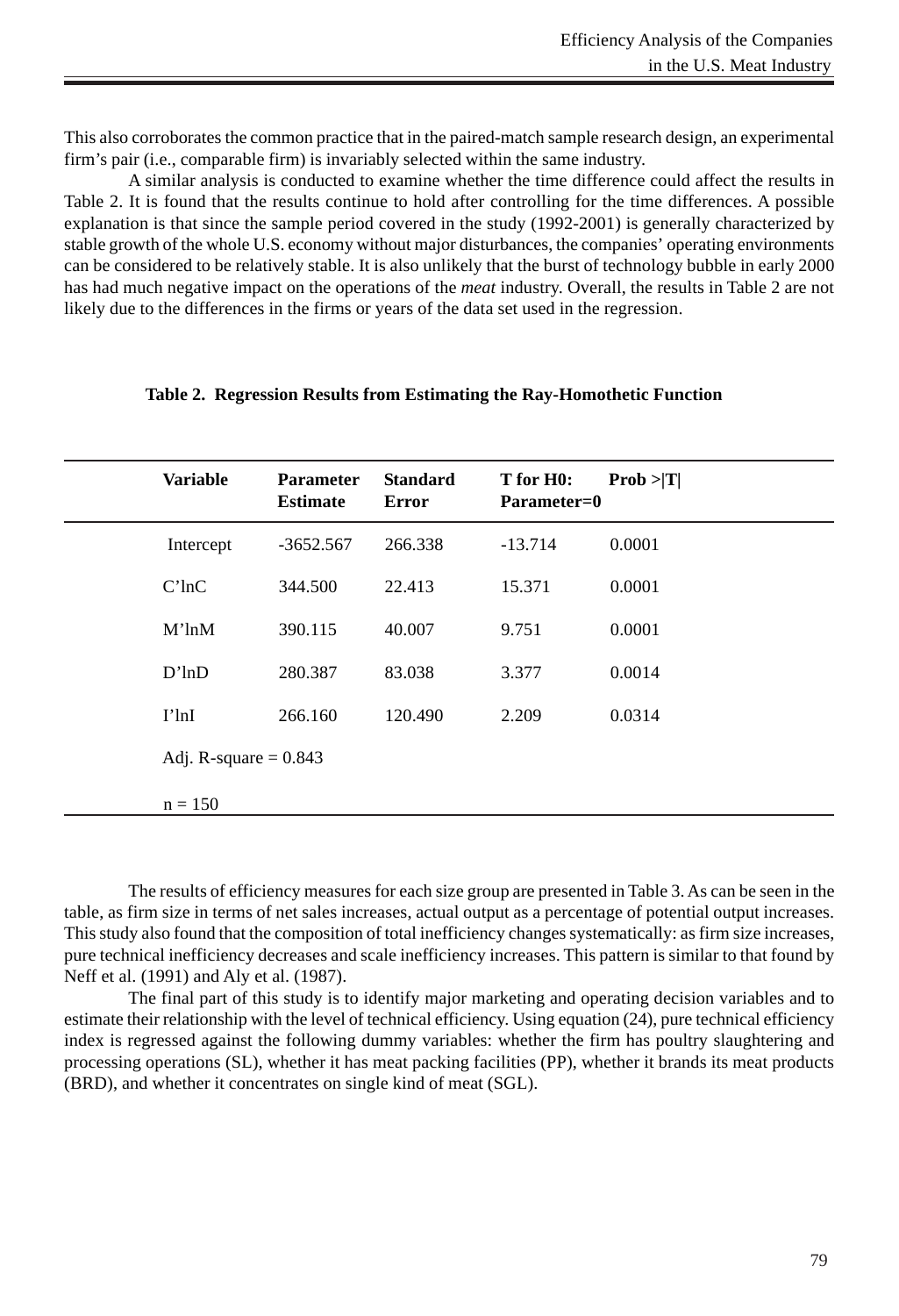| Size Group<br>(Net sales; \$000)                                     | A                | $<$ 160,000          | 160,000~750,000       | >750,000                    | Total                 |
|----------------------------------------------------------------------|------------------|----------------------|-----------------------|-----------------------------|-----------------------|
| Number of Firms                                                      | B                | 50                   | 50                    | 50                          | 150                   |
| <b>Actual Net Sales</b><br>(Mean; \$000)<br>(% of potential output)  | C<br>C/E         | 99,706<br>$-25%$     | 449,939<br>$-47.90\%$ | 941,873<br>$-74\% -53.70\%$ | 489,946               |
| Tech. Eff. Output<br>(Mean; \$000)                                   | D                | 354,651              | 822,068               | 1,086,985                   | 747,297               |
| <b>Potential Output</b><br>(Mean; \$000)<br><b>Total Output Loss</b> | E<br>$F= E-C$    | 397,525<br>297,819   | 939,368<br>489,429    | 1,429,086<br>487,213        | 912,457<br>422,511    |
| Pure Tech. Ineff.<br>(Mean; \$000)<br>(% of total output loss)       | $G=D-C$<br>G/F   | 254,944<br>$-85.60%$ | 372,129<br>$-76.00\%$ | 145,111<br>$-29.80%$        | 257,351<br>$-60.90\%$ |
| Scale Inefficiency<br>(Mean; \$000)<br>(% of total output loss)      | $H = E-D$<br>H/F | 42,873<br>$-14.40%$  | 117,299<br>$-24.00\%$ | 342,102<br>$-70.20%$        | 165,160<br>$-39.10%$  |
| PTE Index (Mean)                                                     | $I=C/D$          | 0.28                 | 0.55                  | 0.86                        | 0.65                  |
| SE Index (Mean)                                                      | $J=D/E$          | 0.89                 | 0.87                  | 0.76                        | 0.82                  |
| RTS Ratio (Mean)                                                     | K                | 4.23                 | 1.58                  | 0.37                        | 1.9                   |

# **Table 3. Efficiency Results by Size Group for a Sample of Firms in the U.S. Meat Industry**

The results of the estimation are presented in Table 4. As shown in the table, all of the parameters are statistically significant at the 95 percent confidence level. Also, the model can explain about 73 percent of the variation in the dependent variable.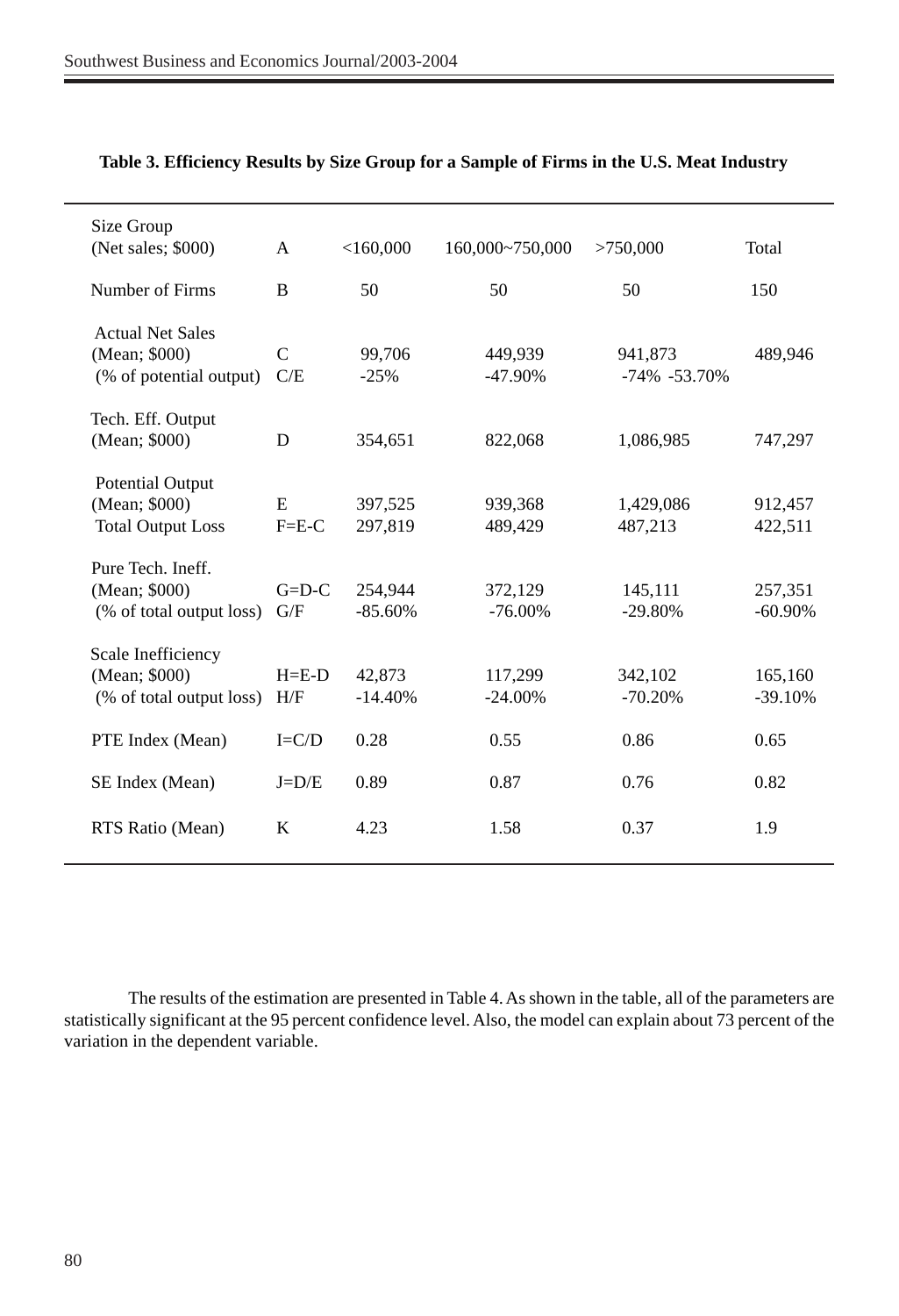| Variable                              | Parameter<br>Estimate | Standard<br>Error | T for H <sub>0</sub> :<br>Parameter=0 | Prob >  T |
|---------------------------------------|-----------------------|-------------------|---------------------------------------|-----------|
| Intercept                             | $-2.044$              | 0.255             | $-8.003$                              | 0.0001    |
| <b>SL</b>                             | 0.954                 | 0.187             | 5.096                                 | 0.0001    |
| <b>PP</b>                             | 0.362                 | 0.178             | 2.040                                 | 0.0466    |
| <b>BRD</b>                            | 1.624                 | 0.244             | 6.665                                 | 0.0001    |
| <b>SGL</b>                            | 0.650                 | 0.232             | 2.807                                 | 0.0071    |
| Adj. R-square $= 0.7045$<br>$n = 150$ |                       |                   |                                       |           |

# **Table 4. Regressing Results for the Logistic Analysis**

The estimates of marginal effects of the dummy variables on the pure technical efficiency are summarized in Table 5.

| Variable   | Marginal Effects on PTEI |  |
|------------|--------------------------|--|
| SL         | 0.1865                   |  |
| <b>PP</b>  | 0.1165                   |  |
| <b>BRD</b> | 0.1420                   |  |
| <b>SGL</b> | 0.1040                   |  |

**Table 5. Summary Estimation of Effects of Dummy Variables on PTEI**

The estimation of marginal effects of the dummy variable SL is 0.1865, which means that firms with poultry slaughtering and processing operations tend to have higher pure technical efficiency than those without. Because the technology of poultry slaughtering is readily accessible, the firms may not be constrained by technological problems and the output can accordingly be enhanced.

The estimation of the coefficient of the dummy variable PP is 0.1165, which means that firms with meat packing facilities are experiencing higher technical efficiency than those without meat packing facilities. Even though there is a high degree of concentration in the U.S. meat packing industry, smaller meat packing firms can still achieve sufficient levels of technical efficiency mainly because of the local market structure of red meat product. Local meat markets are mostly based on live or freshly produced meat products. Therefore, even though the improvements in meat packing technology can allow larger firms to get access to the local markets at acceptable transportation costs, smaller companies can still survive because of their shorter distance from the local markets.

Firms that brand their meat products also have a higher pure technical efficiency value on average. Although branding the firm's products can cause higher promotion expenses, branded products usually indicate good quality and therefore can carry higher prices. Besides, brand loyalty may also cause increased revenues.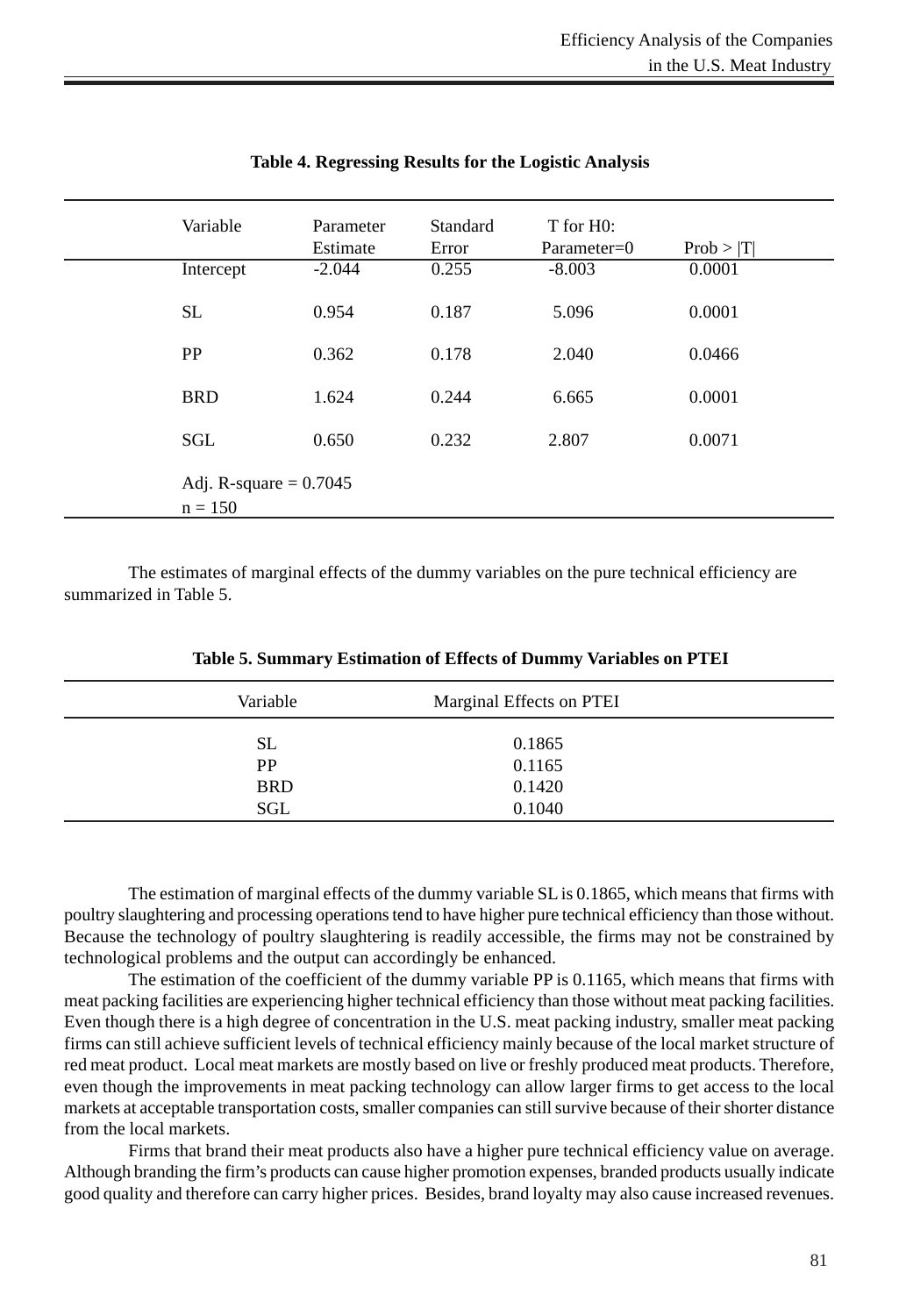Branded products may be repetitively purchased if consumers have had delightful experience with them. Therefore, branding advertising can increase revenues without significantly increasing other inputs.

Finally, firms which concentrate on single kind of meat tend to have higher technical efficiency values than those which produce products of more than one kind of meat. These "single meat" firms might have taken advantage of specialization in their production process. The findings here also indicate that diversification may not be a sign of higher technical efficiency.

### **V. Conclusions**

In this study, the corrected ordinary least square method (COLS) is used to assess the technical inefficiency among 15 publicly held companies in the U.S. meat industry during 1992 -2001. A ray-homothetic form of production function is used to estimate the production frontier. This approach allows to determine the extent of technical inefficiency, and to determine the proportion of the total inefficiency due to pure technical inefficiency and scale inefficiency.

On average, firms in the sample produce about 53.7 percent of their potential output. Of the total output loss due to inefficiency, 60.9 percent is from pure technical inefficiency and 39.1 percent from scale inefficiency. Moreover, larger firms tend to be more totally efficient than smaller ones, evidenced by their actual output as the percentage of potential output. The study also found that larger firms tend to be less pure technically inefficient and more scale inefficient.

Two explanations can be argued for the reasons why larger firms are more totally efficient than smaller ones. First, larger firms tend to adopt the most recently developed technologies faster than smaller firms. This may very well be due to the fact that larger firms have better access to credit, information, and other scarce inputs than smaller firms (Aly et al., 1987). Second, larger firms may also have a better capacity for bearing risks, and thus can take on more risky and innovative projects.

The study also found that high levels of total inefficiency prevail among the firms in the sample. This can be partly explained by the procedure involved in this study. First, the use of COLS approach, which captures all deviations from the frontier as inefficiency, may be too sensitive to outliers. Even after eliminating several observations that seem to be dramatically different from the sample, the research still found large levels of inefficiency. Second, the specification of the ray-homothetic function appears to be imposing rather high levels of decreasing returns to scale for larger firms (Neff et al., 1991). This occurs because of the form for returns to scale function of the ray-homothetic function. In equation (16), the input share is relatively constant for larger firms, while the returns to scale ratio is inversely related to output. As a result, for larger firms, higher levels of scale inefficiency tend to offset the increase in pure technical efficiency.

### **References**

- Afriat, S.N. (1972 October). Efficiency Estimation of Production Functions. *International Economic Review,* 13(3), 568-598.
- Aigner, D.J. & Chu, S.F. (1968 September). On Estimating the Industry Production Function. *American Economic Review,* 58(4), 826-839.
- Aigner, J.J., Lovell, C.A.K., & Schmidt, P. J. (1977 July). Formulation and Estimation of Stochastic Frontier Production Function Models. *Journal of Econometrics,* 6(1), 21-37.
- Aly, Hassan Y., Belbase, K., Grabowski, R., & Kraft, S. (1987). The Technical Efficiency of Illinois Grain Farms: An Application of a Ray-Homothetic Function. *Southern Journal of Agricultural Economics,* 19, 69-78.
- Andre, M. (1996 May). A Comparative Analysis of the Technical Efficiency of Florida and California Fresh Citrus Growers. Unpublished MS Thesis, Dept. of Food and Resource Economics, Univ. of Florida.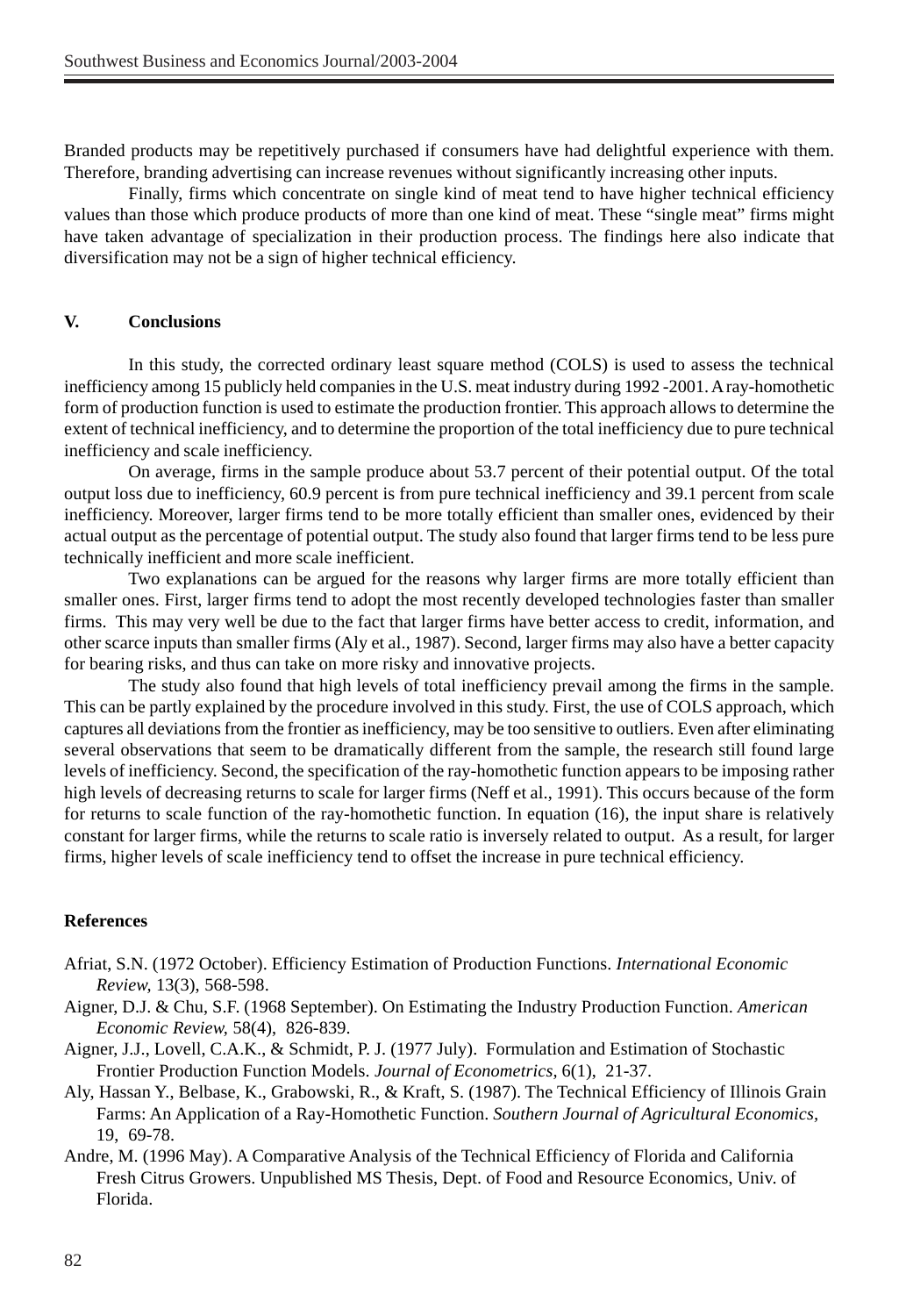- Breidenstein, B. C. (1988 January). Changes in Consumer Attitudes Toward Red Meat And Their Effect on Marketing Strategy. *Food Technology*, 42, 112-116.
- Brester, G., & Schroeder, T. (1995 November). The Impacts of Brand and Generic Advertising on Meat Demand. *American Journal of Agricultural Economics,* 77(4), 969-11.
- Brown, D.M. (1993). *Changes in the Red Meat and Poultry Industries.* USDA, Economic Research Service, Agricultural Economic Report, No. 665.
- Byrne, P., Bacon, R., & Toensmeyer, U. (1994). Pesticide Residue Concerns and Shopping Location Likelihood. *Agribusiness,* 10(6), 491-501.
- Christensen, L., & Perez, A. (1990 July). Broiler Belt To Grow. *Agricultural Outlook,* USDA, Economic Research Service.
- Crom, R. (1988 November). *Economics of the U.S. Meat Industry.* USDA, Economic Research Service, AIB-545.
- El-Osta, H. S., Pelly, R.A., & Whittaker, G. W. (1990 August 4-8). *The Technical Efficiency of Corn Farms in the Corn Belt: A Methodological Note*. Paper Presented at the 1990 Joint AAEA/WAEA/ CAEFMA/AERE Annual Meeting. Vancouver, British Columbia.
- Fare, R., Jansson, L., & Lovell, C.A.K. (1985). Modelling Scale Economies with Ray-Homothetic Production Functions. *Review of Economics and Statistics,* 67, 624-629.
- Fare, R. & Yoon, B.J. (1985). Returns to Scale in U.S. Surface Mining of Coal. *Resources and Energy,* 7, 341-352.
- Farrell, M.J. (1957). The Measurement of Productive Efficiency. *Journal of the Royal Statistical Society,* A 120, pp. 253-281.
- Farrell, M.J. & Fieldhouse, M. (1962). Estimating Efficient Production Under Increasing Returns to Scale. *Journal of the Royal Statistical Society,* A 125 part 2, 252-267.
- Forsund, F., Knox, R., Lovell, C.A. & Schmidt, P. (1980). A Survey of Frontier Production Functions and of Their Relationship to Efficiency Measurement. *Journal of Econometrics,* 13, 5-25.
- Grabwski, R. & Belbase, K. (1986). An Analysis of Optimal Scale and Factor Intensity in Nepalses Agriculture: An Application of a Ray-Homothetic Production Function. *Applied Economics,* 18, 1051-1063.
- Greene, W. (2000). *Econometric Analysis*. 4<sup>th</sup> Edition. Prentice Hall: Upper Saddle River, New Jersey.
- Henry, R. & Rothwell, G. (1995). *The World Poultry Industry.* The World Bank and the International Finance Corporation.
- Karr, K. J. (1994 February). Meat and Poultry Companies Assess USDA's Hazard Analysis and Critical Control Point System. *Food Technology*, 48, 117-122.
- Lasley, F., Jones Jr., H., Easterling, E. & Christensen, L.(1988 November). *The U.S. Broiler Industry.* USDA, Economic Research Service, AER-591.
- Meeusen, W. & Van Den Broeck, J. (1977 June). Efficiency Estimation From Cobb-Douglas Production Functions with Composed Error. *International Economic Review*,18(2), pp. 435-444.
- Neff, D. L., Garcia, P. & Hornbaker, R.H. (1991 December). Efficiency Measures Using the Ray-Homothetic Function: A Multiperiod Analysis. *Southern Journal of Agricultural Economics*, pp.113- 121.
- Putnam, J., & Allshouse, J. (1992 August). *Food Consumption, Prices, and Expenditures 1970-90.* USDA, Economic Research Service, SB-840.
- Richmond, J. (1974 June). Estimating the Efficiency of Production. *International Economic Review*, 15(2), 515-521.
- Rosson, C. P. III. (1993 March). Free Trade Impacts on US-Mexican Meat Trade. *Agribusiness*, 9, 159- 173.
- Seitz, W.D. (1971 July/August). Productive Efficiency in the Steam-Electric Generating Industry. *Journal of Political Economy,* 79(4), 878-886.
- Shephard, R.W. (1953). *Cost and Production Functions.* Princeton: Princeton University Press.
- Timmer, C.P. (1971 July/August). Using a Probabilistic Frontier Production Function to Measure Technical Efficiency. *Journal of Political Economy*, 79(4), 776-794.